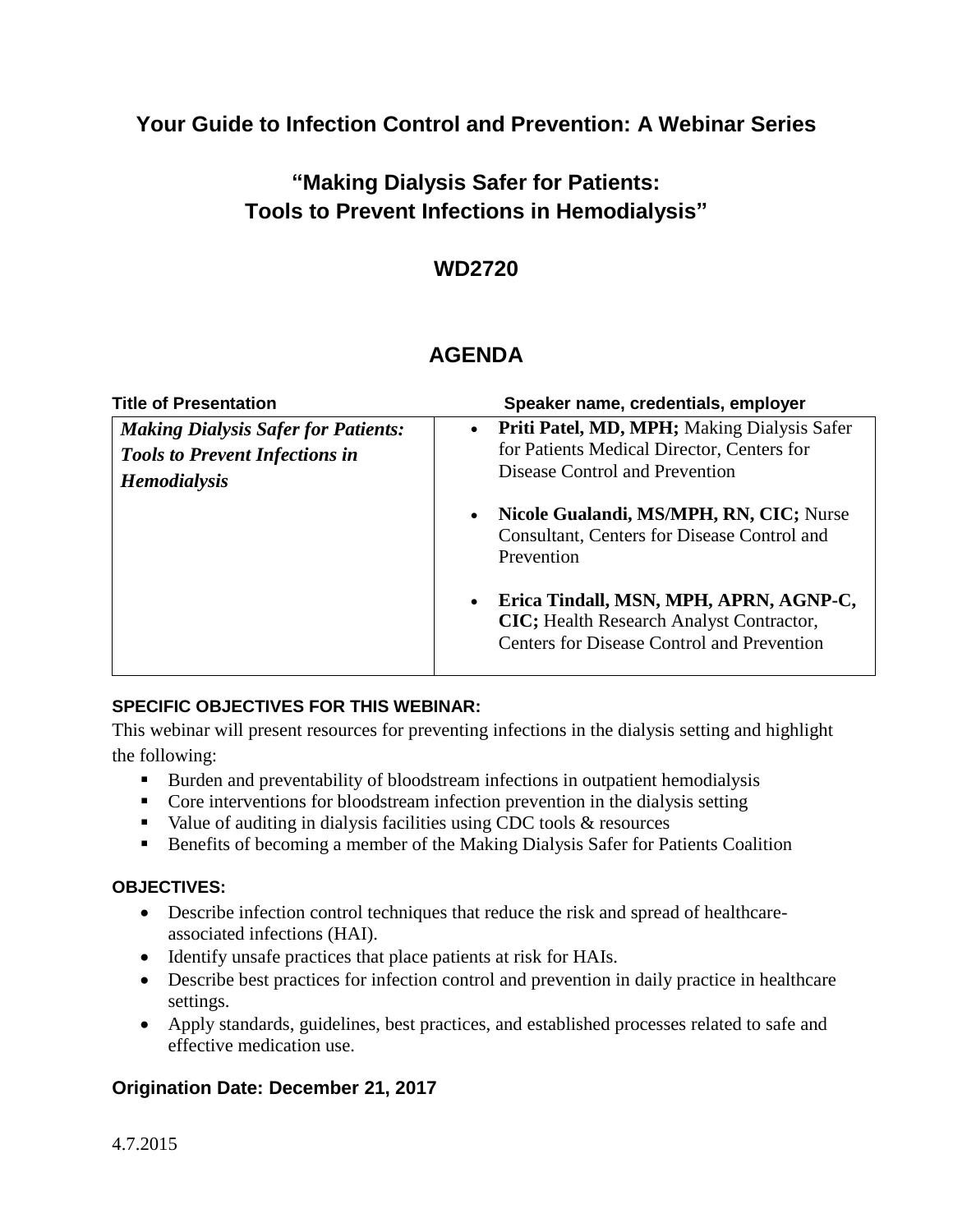#### **Expiration Date: March 26, 2020**

#### **ACCREDITATION STATEMENTS:**

**CME:** The Centers for Disease Control and Prevention is accredited by the Accreditation Council for Continuing Medical Education (ACCME®) to provide continuing medical education for physicians.

The Centers for Disease Control and Prevention designates this **live activity** for a maximum of **(1.0)** *AMA PRA Category 1 Credits*™. Physicians should claim only the credit commensurate with the extent of their participation in the activity.

**CNE:** The Centers for Disease Control and Prevention is accredited as a provider of Continuing Nursing Education by the American Nurses Credentialing Center's Commission on Accreditation.

This activity provides **(1.0)** contact hours.

**CEU:** The Centers for Disease Control and Prevention is authorized by IACET to offer **(0.1)** CEU's for this program.

**CECH:** Sponsored by the Centers for Disease Control and Prevention, a designated provider of continuing education contact hours (CECH) in health education by the National Commission for Health Education Credentialing, Inc. This program is designated for Certified Health Education Specialists (CHES) and/or Master Certified Health Education Specialists (MCHES) to receive up to **(1)** total Category I continuing education contact hours. Maximum advanced level continuing education contact hours available are 0. CDC provider number **98614.**

**CPE:** The Centers for Disease Control and Prevention is accredited by the Accreditation Council for Pharmacy Education as a provider of continuing pharmacy education.

This program is a designated event for pharmacists to receive **(0.1)** CEUs in pharmacy education. The Universal Activity Number is **0387-0000-17-252-H05-P.**

Category: This activity has been designated as Knowledge-Based.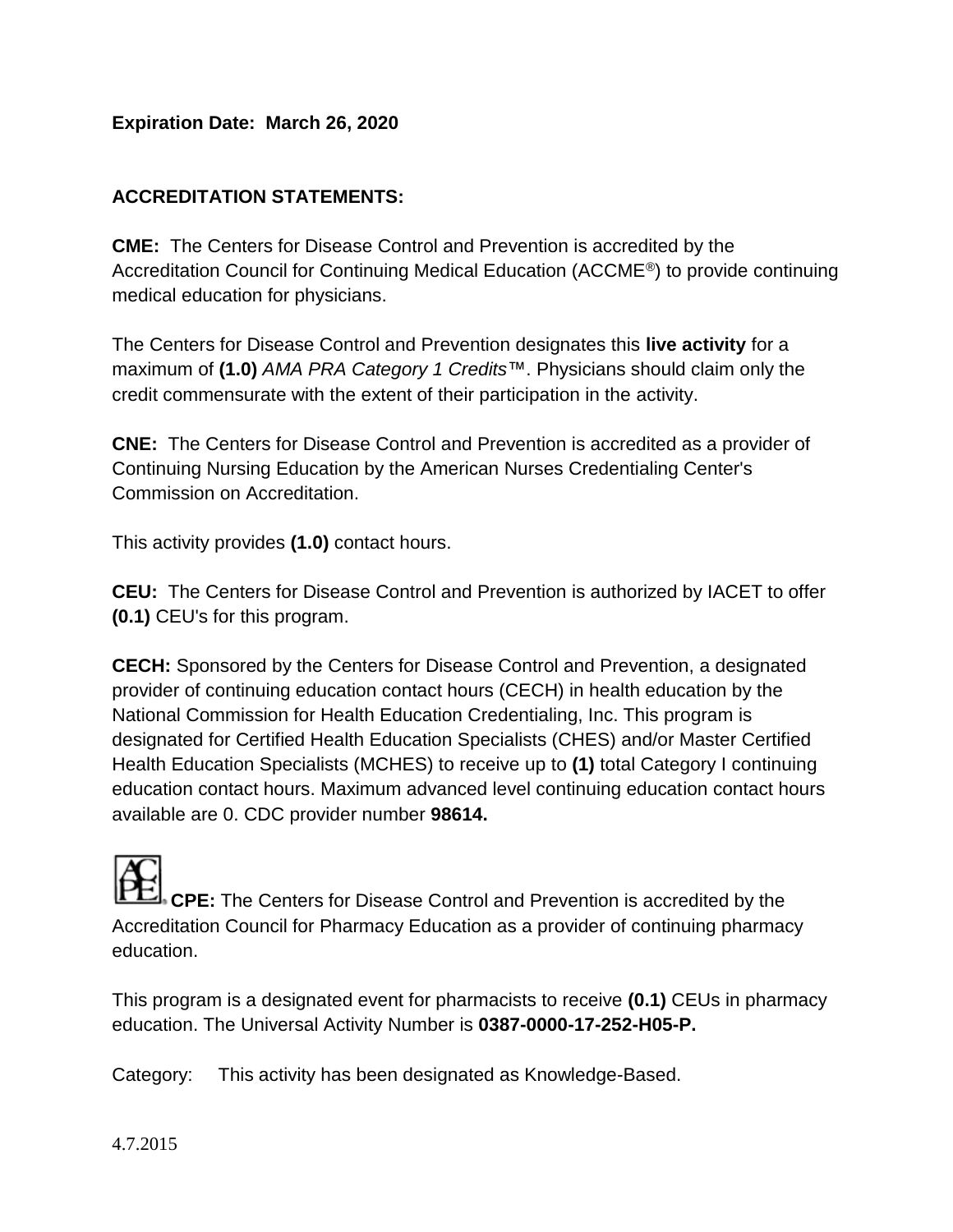Once credit is claimed, an unofficial statement of credit is immediately available on TCEOnline. Official credit will be uploaded within 60 days on the NABP/CPE Monitor.

#### **For Certified Public Health Professionals (CPH)**

The Centers for Disease Control and Prevention is a pre-approved provider of Certified in Public Health (CPH) recertification credits and is authorized to offer **(1)** CPH recertification credits for this program.

CDC is an approved provider of CPH Recertification Credits by the National Board of Public Health Examiners. Effective October 1, 2013, the National Board of Public Health Examiners (NBPHE) accepts continuing education units (CEU) for CPH recertification credits from CDC. Please select CEU as your choice for continuing education when registering for a course on TCEOnline. Learners seeking CPH should use the guidelines provided by the NBPHE for calculating recertification credits. For assistance please contact NBPHE at [http://www.NBPHE.org.](http://www.nbphe.org/)

**DISCLOSURE:** In compliance with continuing education requirements, all presenters must disclose any financial or other associations with the manufacturers of commercial products, suppliers of commercial services, or commercial supporters as well as any use of unlabeled product(s) or product(s) under investigational use.

CDC, our planners, our presenters, and their spouses/partners wish to disclose they have no financial interests or other relationships with the manufacturers of commercial products, suppliers of commercial services, or commercial supporters. Planners have reviewed content to ensure there is no bias.

Content will not include any discussion of the unlabeled use of a product or a product under investigational use with the exception of Priti Patel and Nicole Guarandi's discussion of chlorhexidine with alcohol and antimicrobial ointment products. There will discussion on the use of chlorhexidine with alcohol and antimicrobial ointment at the catheter exit site for prevention of bloodstream infections. Both of these are CDC recommendations.

*CDC did not accept commercial support for this continuing education activity.*

# **Instructions for Obtaining Continuing Education (CE)**

In order to receive continuing education (CE) for [WD2720- Making Dialysis Safer for Patients: Tools to Prevent Infections in Hemodialysis please visit [TCEO](https://www.cdc.gov/getCE) and follow these [9 Simple Steps](https://tceols.cdc.gov/Home/Steps) before December 21, 2019